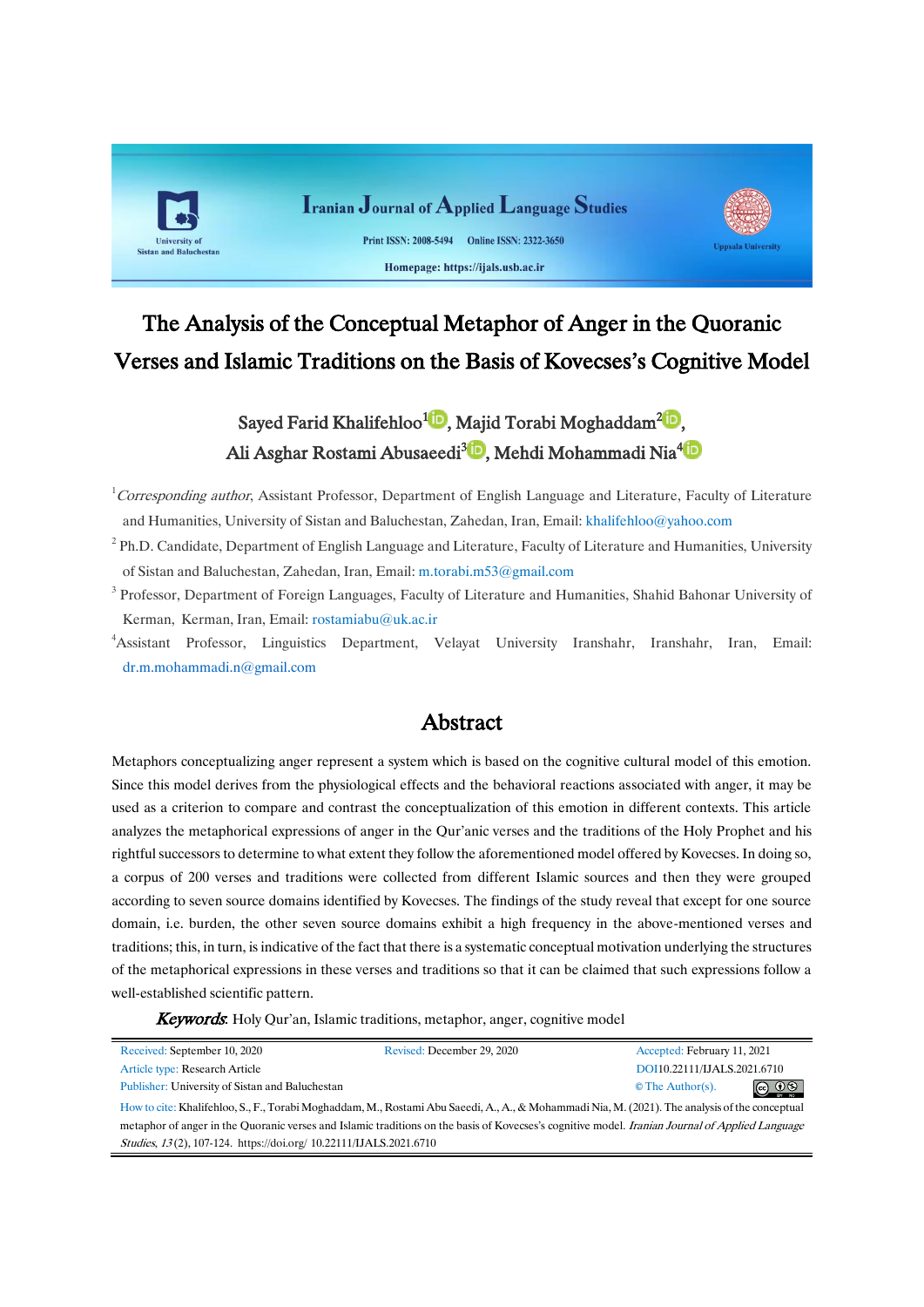## 1. Introduction

#### 1.1. General Discussion

The existing definitions of the word "anger" and its synonyms, as well as words that correspond to the same concept in other languages, are based on components that indicate the content complexity of this emotion. Among the most important reasons for this complexity are the following: a) the existence of metaphorical and figurative expressions that indicate this emotion; b) the existence of "prototypes" of this emotion exploited by people belonging to different cultures; c) the different meanings that is evoked by this emotion in different languages in such a way that its definition differs from one culture or language to another.

Anger is one of the emotions of human nature which is in fact a way to protect a person from a worry or danger that is occurring (Moghim Islam, 1395, p. 159). In Arabic, the words "qazab" and "qayz" are used as frequent equivalents of this emotion. As regards anger, most definitions having been put forward refer to the physiological effects that result from the arousal of this emotion; a case in point is: "Anger is a mental state which brings about the boiling of the blood in the heart for revenge. When this state is intensified, the fire of anger ignites and the arteries and the brain are filled with dark smoke; this, in turn, exerts a detrimental effect on the functioning of the intellect, so much so that the mind would be deprived of perception"(Mousavi Khomeini, 1388, p. 238).

Opinions regarding the importance of metaphor as a verbal tool are very wide and different. Aristotle considers metaphor to be merely a figure of speech that does not add any information to discourse (Gibbs, 1994, p. 74). In some approaches, metaphors have been considered as a set of unconventional linguistic expressions the meanings of which can be reduced to a set of non-figurative propositions (Slingerland, 2004, p. 325). In contrast to traditional approaches, the cognitive approach considers metaphor as an inevitable and important phenomenon that belongs to both the realm of language and the realm of thought (Lakoff & Johnson, 1980; Shabani et al., 2019); according to this approach, metaphor is a pervasive phenomenon that also dominates everyday human speech to such an extent that it can be argued that human beings not only speak metaphorically but think metaphorically as well.

Early research on the study of metaphor in the context of the cognitive approach has focused more on the mechanism of the human mind in understanding metaphor (rather than producing it). One of the important achievements of such studies is to propose that when the context of the discourse is sufficiently acceptable, the comprehension of metaphorical expressions will not be more time-consuming than nonmetaphorical expressions (Hoffman & Kemper, 1987, p. 153).

#### 1.2. Literature Review

In this section, a number of researches conducted on the role of metaphor in conceptualizing emotions in different languages are mentioned. One of the important claims of such research is that the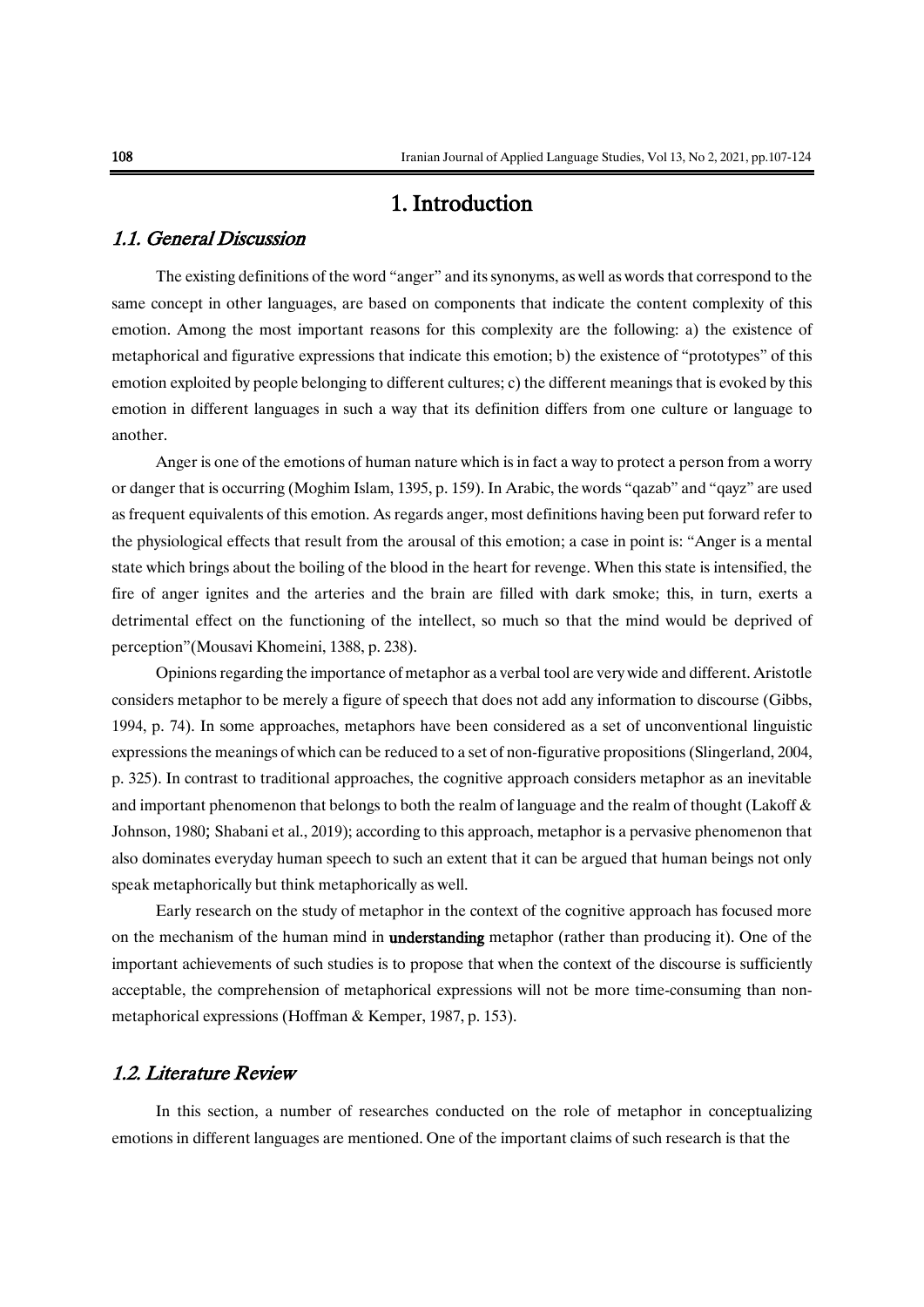verbal understanding and expression of human emotions is accomplished through the use of metaphor because these emotions have an abstract nature and their concretizing is possible by relying on metaphor (Kovecses, 2000). Although such a claim is made about all the human languages, the evidence presented in support of it is largely based on the English language. Certainly, the importance of English as an international language as well as its wide geographical dispersion is one of the most important reasons for researchers to focus on this language. What is very important here is that Kovecses's studies on the metaphor of anger have not been conducted in the context of "componential analysis" but are based on the "folk model"; such a model is itself based on the physiological effects of anger, which are not specific to a particular culture or language; therefore, the metaphors identified by him are not specific to English. In addition, he draws a cultural cognitive model of this emotion based on the recurrent source domains of anger (Kovecses, 2000, p.146).

The question with metaphorical expressions of anger is whether there are universal aspects of anger conceptualization. Kovecses (2006) argues that based on linguistic evidence in various languages such as English, Chinese, Japanese, Hungarian, Zulu, and Wolof, metaphorical expressions of anger are universal, and at the same time some aspects of this emotion vary from culture to culture. He believes that each of the metaphors containing anger should be studied separately in each language to identify the similarities and differences in the conceptualization of this emotion. For example, Matsuki (1995) shows that all the basic metaphors of anger identified by Kovecses are also available in Japanese.

Boers (2003, p. 233) believes that geographical or religious differences can be an effective factor in choosing a particular domain in the metaphorical conceptualization of emotion in the speech of the speakers of a given language. For example, in Japanese, anger is located in the "hara" (i.e., abdomen) not the heart, which is specific to this language (Matsuki, 1995).

Esnova (2009) examines a number of source domains that have received less attention from linguists. He shows that domains such as "plant" and "child" are also used to conceptualize anger.

ElSharif and Al-abed Al-haq (2008) also make a comparative comparison of the five source domains of anger on the basis of Kovecses's model in Arabic. Despite their claim that the frequency of the source domain of "burden" is high in the conceptualization of anger, the Arabic examples provided in support of this claim seem to have nothing to do with this domain.

King (1989) shows that the non-verbal expression of anger varies from culture to culture, and based on this finding, he concludes that the verbal expression of anger also depends on the specific culture of the speakers of each language.

Yu (1995) compares the metaphorical expressions of anger and happiness in both Chinese and English. He shows that in Chinese the metaphor Anger is heat is conceptualized not by relying on fire and fluid but by the use of gas.

Research such as the one carried out by Yu has been conducted in various languages, which means that first the central conceptual metaphors in English are regarded as the basis and then the presence or absence of those metaphors in another language is examined: Sorahi and Amouzadeh (2013) and Sassani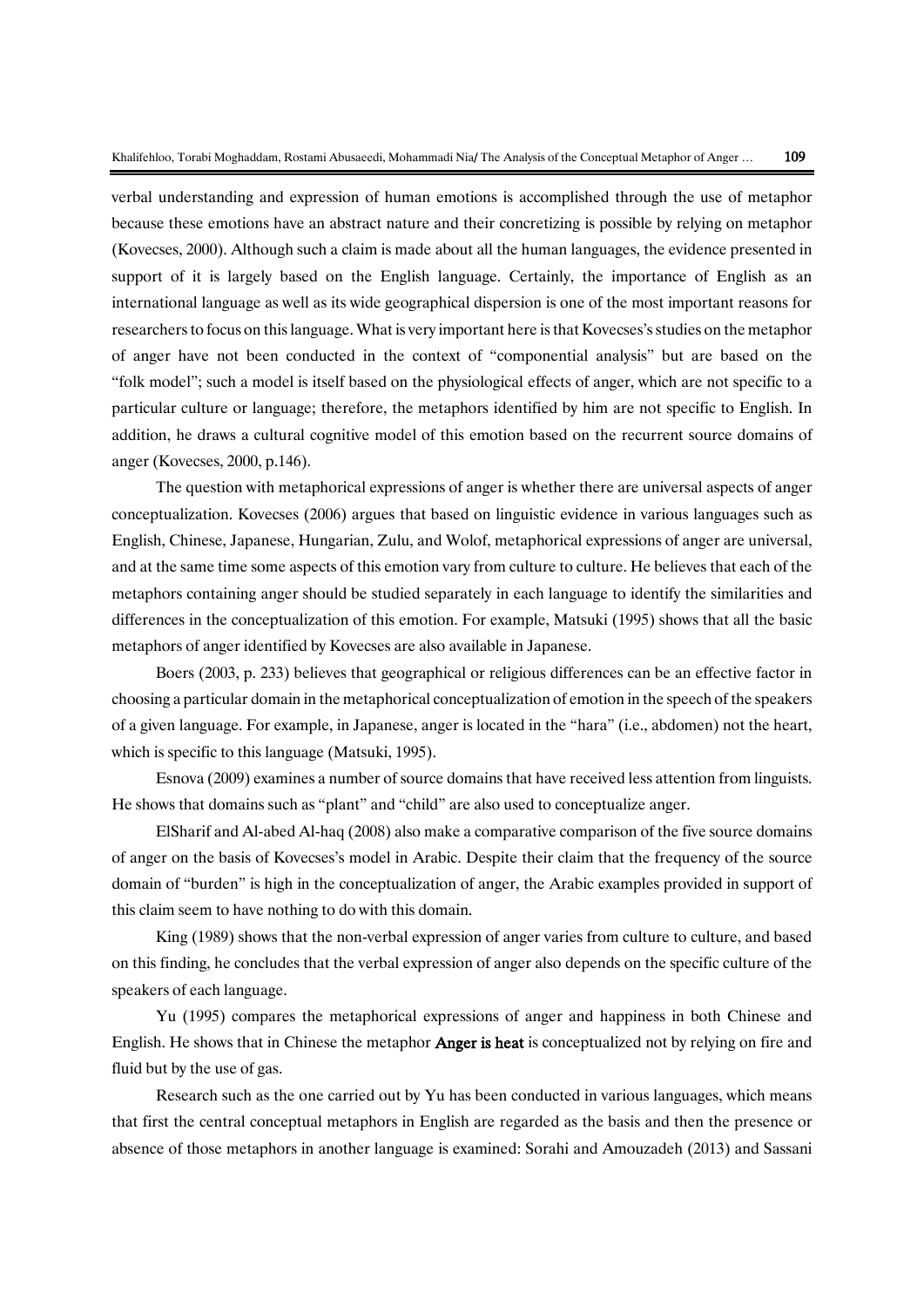and Malekian (2014) are comparative studies that compare and contrast the conceptualization of anger in Persian and English.

#### 1.3. Research Questions

The present study aims to answer the following questions: 1) What role does the human cognitive system play in the production of metaphorical expressions of anger? 2) What similarities and differences exist between the conceptualization of anger in the verses of the Qur'an and the narrations of the Infallible on the one hand and the central metaphors of this emotion as identified by Kovecses on the basis of the cognitive approach on the other? 3) Can it be claimed that the structure of the mentioned verses and narrations are based on scientific theoretical foundations?

#### 1.4. The Purpose of Conducting the Research

This article aims to study the mechanism of conceptualizing anger emotion in the framework of conceptual metaphor theory by considering the role of physiological factors and the cultural cognitive model related to this emotion in Qur'anic verses and the narrations of Imams. Doing such research makes it possible to compare and contrast the mechanism of the human mind in producing metaphorical expressions of anger between ancient Arabic speakers and modern English speakers.

#### 1.5. Theoretical Framework and Methodological Considerations

The theoretical framework of this research is based on the "cultural cognitive model of anger" of Kovecses, a famous Hungarian linguist.

In conducting this research, out of the source domains introduced by Kovecses, seven domains of "heat", "madness", "captive / dangerous animal", "opponent", "force", "burden", and "social superior" have been selected. The basis for selecting these seven domains has been their high frequency in conceptualizing other emotions: with the exception of "heat", which is the source domain used to conceptualize some emotions, the other six domains are used in conceptualizing most emotions (Kovecses, 2000, p. 38-37).

This research is based on a descriptive-analytical method; in conducting it, two hundred verses and narrations (i.e., hadiths) containing the emotion of anger that were collected from various Islamic sources were separated, based on the presence or absence of metaphor; in the next stage, these verses and narrations were classified on the basis of the above-mentioned source domains. It should be noted that some narrations contain two or even three source domains, which indicates the conceptual richness of them, and in this study, in order to avoid repetition, such narrations have been studied only under one domain.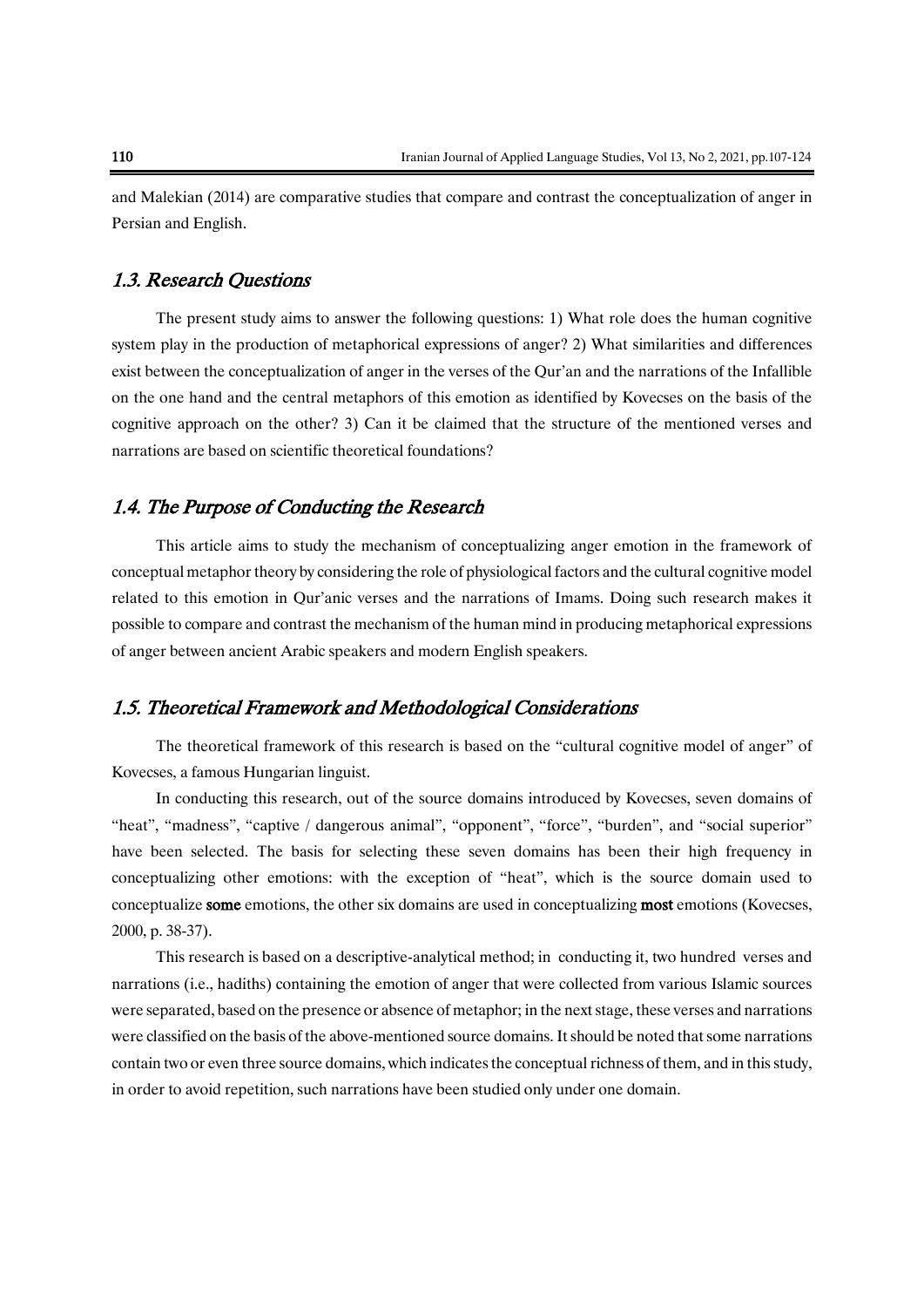# 2. Analysis of Topics 2.1. The Role of Metaphor in Expressing Emotions

# Undoubtedly, the verses of the Qur'an and the narrations of the infallible Imams contain teachings whose main purpose is the guidance and excellence of human beings, and therefore they are often based on a structure that can be understood by the general public. Yet, the conventional quality of these teachings does not mean that they are devoid of a scientific basis. The vast range of the topics included in these verses and narrations naturally requires that each research be focused on a specific field; among the topics that have been widely emphasized in Islam are human emotions and feelings.

Psychological texts written in English have long distinguished between feeling and emotion, associating emotions to intense human feelings such as anger, joy, sadness, love, and so on. (Kovecses, 2000). Kovecses (1989) argues that the use of the conceptual theory of metaphor in the study of emotions shows that the various concepts belonging to the category of emotion have an amazing conceptual structure and their conceptualization includes complex mental processes. He believes that the identification of these processes can lead to interesting results.

One of the most common linguistic tools for referring to human emotions is metaphor. Prior to the introduction of the conceptual theory of metaphor by Lakoff and Johnson, the metaphor was merely regarded as a figure of speech belonging to the realm of language, but the two researchers adopted a cognitive approach to show that the abstract forms of human speech are systematically based on more tangible and concrete domains, and the human perceptual system has a basically metaphorical nature; In other words, by transferring the concept of metaphor from the realm of language and especially literature to the realm of the mind, the two sought to explore the stages of processing metaphorical expressions in the mind in order to offer a clearer picture of the human intellectual system.

In 1993, Lakoff published an article entitled "Contemporary Theory of Metaphor", elaborating on the concept of metaphor in the cognitive approach. In this approach, the traditional terms "tenor" and "vehicle" are no longer used; they are replaced by "target domain" and "source domain" respectively; In interaction with metaphor, the human mind perceives one conceptual target domain(such as love) on the basis of another conceptual domain that is very different and at the same time more concrete (such as travel). Following the publication of this article, a number of scholars in disciplines such as literature, psychology, and especially linguistics turned their attention to metaphor in more limited and specific areas. One of the most important of these sub-areas is emotion. Kovecses is one of the researchers who has focused his studies on metaphors involving emotions. According to Kovecses (2000, p. 21), "anger is perhaps the most studied emotion from a cognitive semantic point of view".

In addition to the source and target domains, Kovecses (2006, p.117) enumerates several other constituents as structural components of metaphor, which are "experimental basis", "neural structures corresponding to source and target domains in the mind", "metaphorical linguistic expressions", "mapping" and "cultural models". What he means by empirical basis is that the choice of a particular source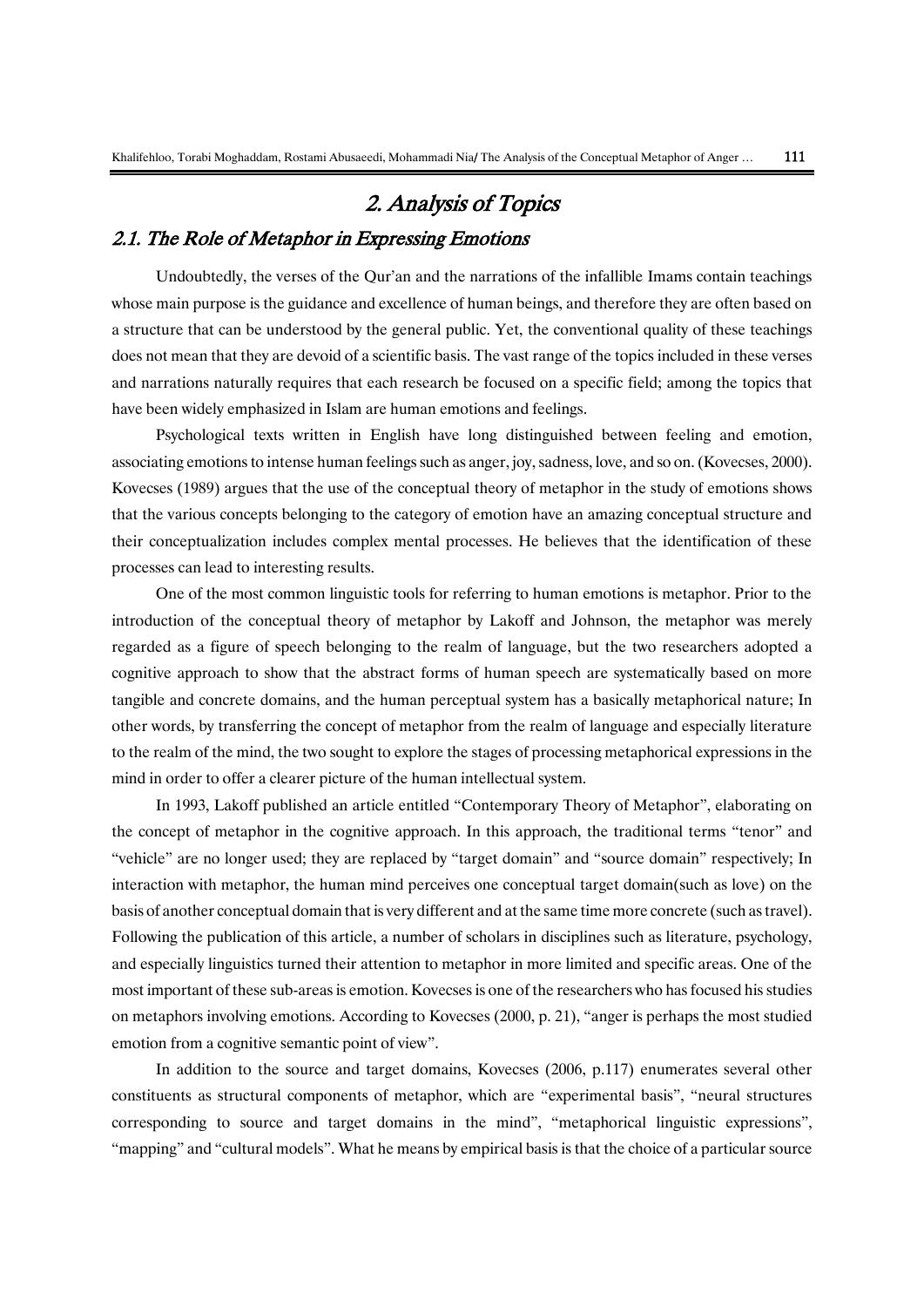domain for a particular target domain is based on an embodied experience; for example, body heat serves as the source domain of love, which is itself the target domain. This embodied experience leads to some neural connections among areas of the brain, meaning that, for example, when an area of the brain that is connected to love is stimulated, an area in the brain that is associated with heat is also stimulated. The conceptual correspondences between the source and target domains are called mapping. Conceptual metaphors produce cultural models whose mechanism is embedded in man's mind and thought.

#### 2.2. Folk Model

Prior to the publication of the conceptual theory of metaphor, psychological and anthropological research on emotions had often been based on "componential analysis", meaning that researchers focused solely on the components of the emotion structure. Kovecses (1989, p. 17) believes that such studies have one thing in common: they are all attempts to define emotions in minimal terms. In other words, in employing componential analysis, only the core meaning (i.e., denotation) is studied while the periphery (i.e., connotation) is disregarded. Connotative meanings refer to those concepts that a word is associated with; for example, the word mother is associated with concepts such as love and sacrifice, etc.; he believes that the use of minimal words in the definition of emotions is not sufficient; on the other hand, given that the connotative meanings do not have a clear boundary, a middle-ground approach or strategy should be adopted. In his view, in order to define an emotion, the best approach is one that is "characterized by features that are neither too numerous nor too few" (Kovecses, 1989, p.17). He calls concepts characterized in this way "folk models". Such models reflect the perception and understanding of ordinary people in a given area of experience.

Lakoff and Kovecses (1987) show that conceptual metaphors play an important role in conceptualizing anger in English; they argue that metaphor is not merely a reflection of a culture, but that public models are formed on the basis of them in public thought. This means that by relying on determining the source domains of each emotion, the public perception of that emotion can be drawn in the form of a cognitive model. By studying the emotion of anger in four completely different languages -English, Hungarian, Chinese and Japanese - the two researchers found that the structural pattern of anger is very similar in all four languages. Kovecses (2000, p. 146) argues that such a resemblance can in no way be coincidental and that the only plausible justification for it is that the underlying structure of anger is the product of the conceptualization of the human mind and that this conceptualization is strongly influenced by the common, universal features of the human body.

#### 2.3. Conceptualization of Anger

Since metaphor is considered a universal phenomenon in the cognitive approach, and since this mental phenomenon is concretized in the form of words, identifying the source domains of sentences, phrases, and idioms which include this emotion in English, which is one of the most widely spoken and well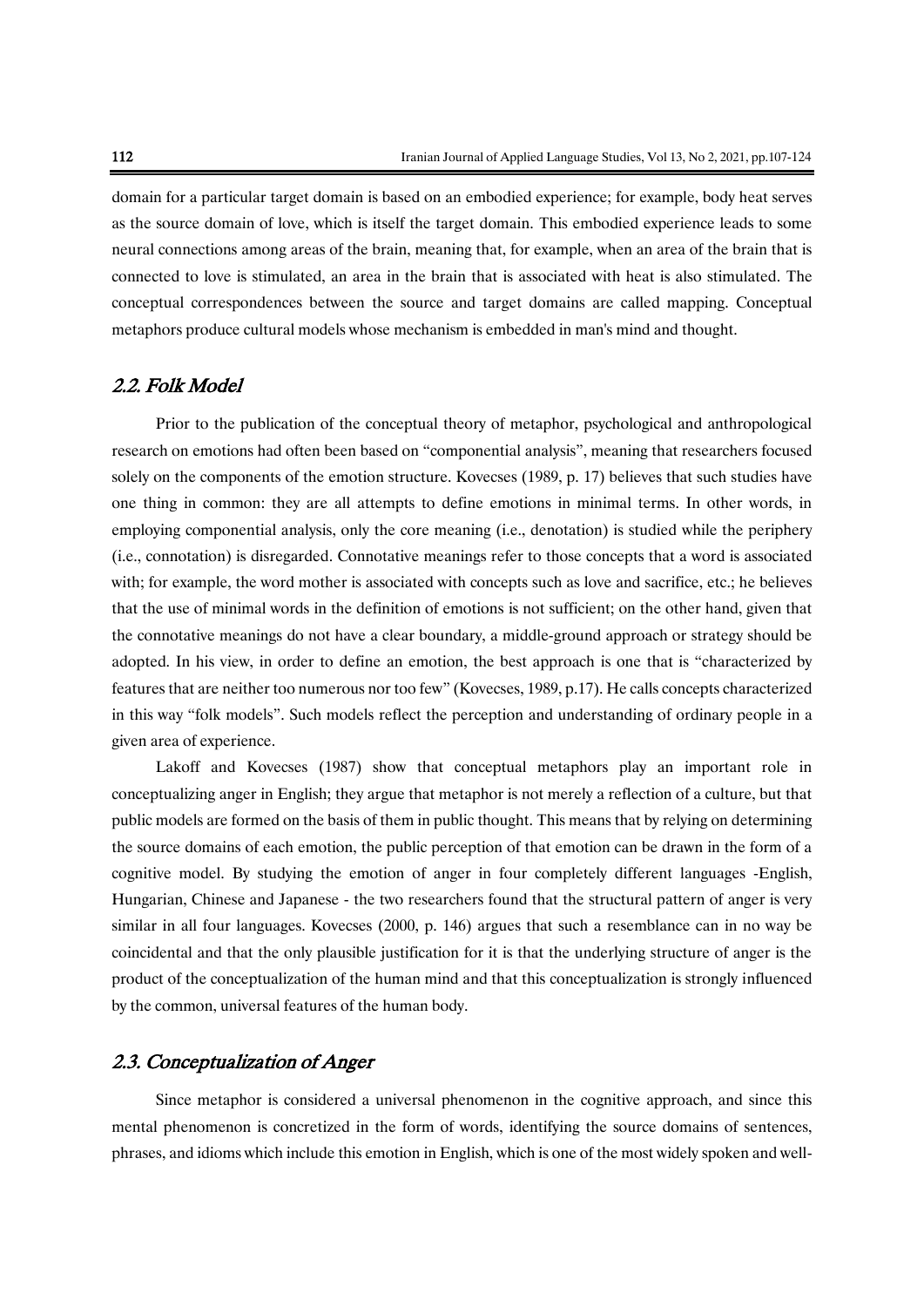known languages in the world and is also very rich metaphorically, is the first step in drawing the cognitive model of Kovecses. Kovecses(1989) collected three hundred metaphorical expressions of the anger emotion and classified their source domains according to the cultural model of the physiological effects of anger. These effects include: increase in body heat, an increase in internal pressure (blood pressure, muscle contraction), agitation, and interference with accurate perception (Kovecses, 1989, p. 51). In many dictionaries and other texts that have defined anger, its physiological effects have also been mentioned. It should be noted that in metaphor studies that deal with emotions, all the words referring to a particular emotion are taken into account; this means that in English, in addition to anger, words such as exasperation, fury, or rage also belong to the category of anger. Moreover, many expressions that refer to anger do not contain a word explicitly indicating this emotion; for example in English "to see red" is an idiom that contains a metaphorical expression of anger.

Kovecses (1989, p. 52) found that the physiological effect of increased body heat was the basis of the most common metaphor of anger: **Anger is heat**; he distinguishes between solid and fluid states as subsets of this general metaphor: if anger is applied to fluids, the metaphor Anger is a hot fluid in a container will be derived, and if it is applied to solids, the result will be the metaphor **Anger is fire**. From the combination of the two metaphors, Anger is heat and The body is a container for emotions, the central metaphor Anger is the heat of a fluid in a container results. Kovecses (1989) believes that the structure of a conceptual metaphor consists of a set of "ontological" and "epistemic" correspondences between the two domains of source and target. Ontological correspondences refer to the correspondences that exist between concepts in the source domain and concepts in the target domain, for example, the container in the source domain corresponds to the body in the target domain. Epistemological correspondences are the correspondences that exist between human knowledge about the source domain and the corresponding knowledge about the target domain. In this way, the existing correspondences between the source domain (fluid) and the target domain (anger) can be stated as follows: 1) Ontological correspondences: a) The container is the body b) The heat of the fluid is anger c) The heat of the container is the heat of the body d) The pressure in the container is the internal pressure that is applied to the body e) Container explosion is the loss of control of an angry person f) Danger of container explosion is a potential danger that anger can cause to those around g) Coolness in the fluid is the lack of anger. 2) Epistemological correspondences: a) source: the effect of intense fluid heat is the heating of the container, internal pressure and agitation; target: the effects of intense anger include an increase in body heat, internal pressure, and agitation b) source: when the heat of the fluid exceeds a certain limit, the pressure also increases and reaches the point at which the container explodes; target: when anger exceeds a certain point, the pressure also increases to the point at which the person loses control. c) source: explosion damages the container and can be dangerous to people around; target: losing control harms the angry person and can be dangerous to those around him. d) source: by using and applying sufficient force, the fluid can be kept inside the container; target: a person can restrain anger within himself by using and applying sufficient force (Kovecses, 1989, p. 57).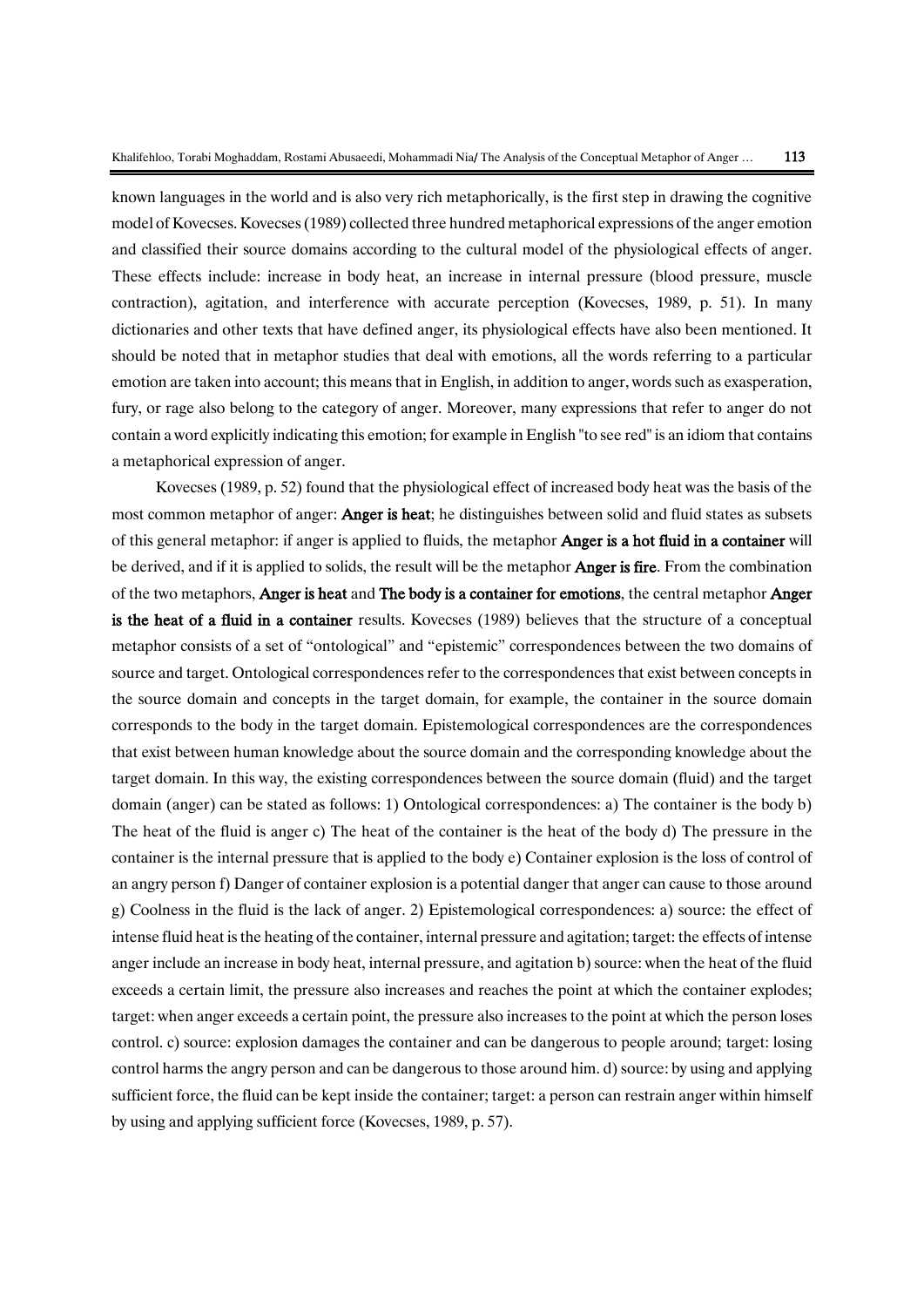As it was pointed out, if **anger is heat** is applied to solids, the metaphor **anger is fire** results. In this metaphor, fire corresponds to anger, and as a result, the creature that burns is the angry person. Both fire and anger need a stimulus to ignite; just as fire can intensify, so can anger; both fire and the angry person are dangerous to the objects / people around. In terms of epistemic analysis, just as an object may be exposed to heat for a while and then ignited, a person may be exposed to small-scale anger for a while and then suddenly become very angry. Moreover, just as things that are burned by fire lose their normal functioning, a person whose anger has increased past a certain limit does not behave normally.

It was already pointed out that one of the physiological effects of anger is agitation. In English, both "crazy" and "mad" are used to describe the behavior of an angry person; this may be due to the fact that agitation is a physiological effect common to both anger and insanity. An angry person may have no control over the movements of his or her arms and legs, screaming, foaming at the mouth, and generally behaving in a way that others may think he is afflicted with instantaneous insanity. The overlap between the cultural models of the effects of anger and the effects of insanity yields the metaphor **Anger is insanity** (Kovecses, 1989, p.59).

In Kovecses's cultural pattern, it is clear that anger is considered a negative emotion because it causes undesirable physiological reactions and leads to an inability to behave normally; in addition, it is dangerous for other people. The angry person, recognizing the existence of this danger, considers his anger as an opponent; this provides the basis of the metaphor Anger is an opponent in a struggle (Kovecses, 2000, p. 21). This means that anger is an opponent that should be overcome.

In the previous metaphor, the main focus of anger is the danger to the angry person himself, but there is another metaphor in which the danger of anger affects other people. Kovecses (1989, p. 62) refers to a widespread metaphor in Western culture, that is, Passions are beasts inside a person. According to this metaphor, there is a wild animal inside each person. A person's loss of control corresponds to the beast's getting loose. Of course, wise people imprison the "inner demon", but to become angry means the release of the animal which is inside the person, and this is dangerous for others. On the basis of this widespread metaphor, Kovecses (2000, p. 70) derives the metaphor Anger is a dangerous/captive animal. In this metaphor, the dangerous/captive animal corresponds to anger. The release of this animal corresponds to the release of anger; the angry person is the owner of the captive animal (anger). From an epistemological point of view, just as the release of a dangerous animal can be a source of danger, so can the release of one's anger be dangerous; a dangerous animal is harmless as long as it is asleep, and it will be dangerous when it wakes up, just as anger is harmless as long as it does not appear, but it will be dangerous the moment it arises. Just as the owner of a dangerous animal has the responsibility of controlling it, controlling the anger lies with the angry person.

Kovecses (2006, p. 197) believes that there are two important factors involved in anger emotion, one is the factor of resentment and the other is the victim of anger, the angry person. Often, the cause of anger is a mistake made by the person, and this mistake causes the other person to get angry. This mistake is often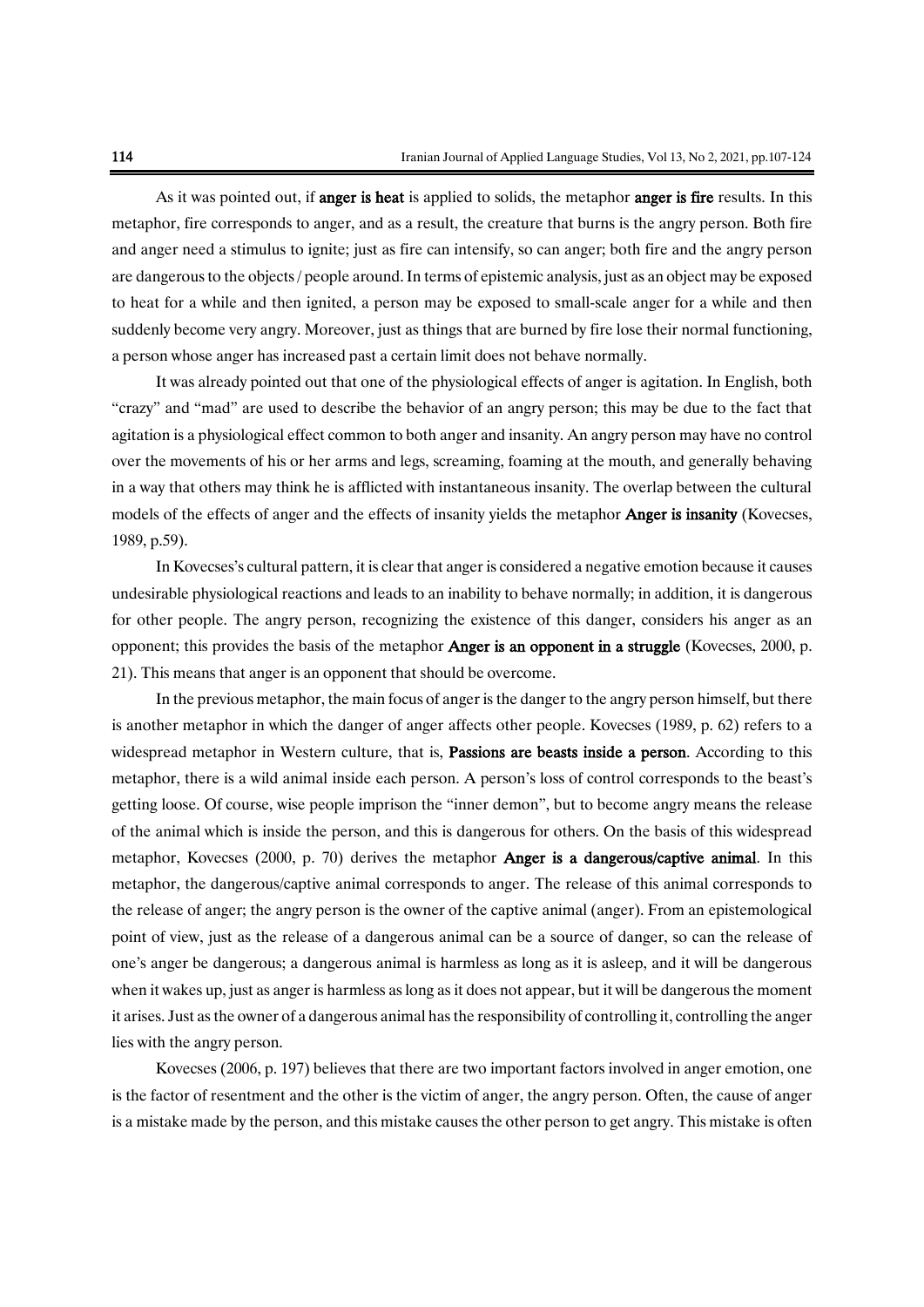a violation of justice, and therefore, the angry person tries to retaliate for justice. According to Kovecses (2006, p. 196), angry behavior should be considered as a form of retaliatory action.

#### 2.4. The Cultural Cognitive Model of Kovecses for Anger

Kovecses (2000, p.143) examines the underlying metaphors and some sub-metaphors to suggest the following cultural cognitive model for anger: 1) An upsetting event 2) Anger 3) Attempt to control anger 4) Loss of control 5) Retribution. According to this model, anger is a force within a person that can exert pressure on him. The first stage of the model deals with the cause of anger, which means that anger is an emotion that is aroused by a stimulus. The second stage of anger is related to its ontological aspect, which means that it involves some physiological processes. In the third stage, the person tries to control his anger and in the fourth stage, he fails to do so. The fifth stage deals with expressing anger in the form of a retributive act against the wrongdoer. Kovecses (2000, p. 146) argues that this five-step model can be summarized as follows: cause  $\rightarrow$  anger in the form of a force  $\rightarrow$  attempt at control  $\rightarrow$  loss of control  $\rightarrow$ expression; according to him, since control and expression of anger are closely related, the last three stages can be considered as a single stage and thus the model can be reduced to: the cause  $\rightarrow$  existence  $\rightarrow$ expression.

One of the key concepts implicitly referred to in Kovecses's model is force. How two entities interact in terms of force is one of the categories that has been studied in cognitive semantics. Talmy (1988) argues that "force dynamics" is a category that can be used to understand areas of semantics, especially metaphorical issues. One of the subcategories of dynamic force is the "force schema", which is an image schema that includes a physical or metaphorical causal interaction, for example, wind and gravity are physical forces but "justice as a balance" can be regarded as metaphorical; on such a basis, the metaphor Anger is a natural force may be derived. Natural forces such as floods, winds and storms are extremely powerful, and in interacting with these forces, physical objects have no choice but to be affected by them. What is very important here is that according to the force schema, the interaction between the source domain and the target domain can be physical and not necessarily resulting from natural forces. In other words, force can be considered a universal source domain, but the type of force in metaphorical conceptualization may differ from one culture to another. However, regardless of the type of force, this force can move the entity from one place to another (Kovecses, 2000, p. 72).

Emotions can be considered as social forces. Anger is a social superior is the most common form of perceiving emotion as a social force (Kovecses, 2000, p. 70). In this metaphor, anger takes control of a person. Superior social force corresponds to the control that anger exerts over a person (such as the relationship of a company president with the employees). Obedience to one's superior corresponds to one' s obedience to the emotional impact of anger.

Anger is burden is another metaphor arising from the domain of force. (Kovecses, 2000, p. 63). In the physiology of the body, an antagonist is a muscle that contracts with and limits the action of an agonist with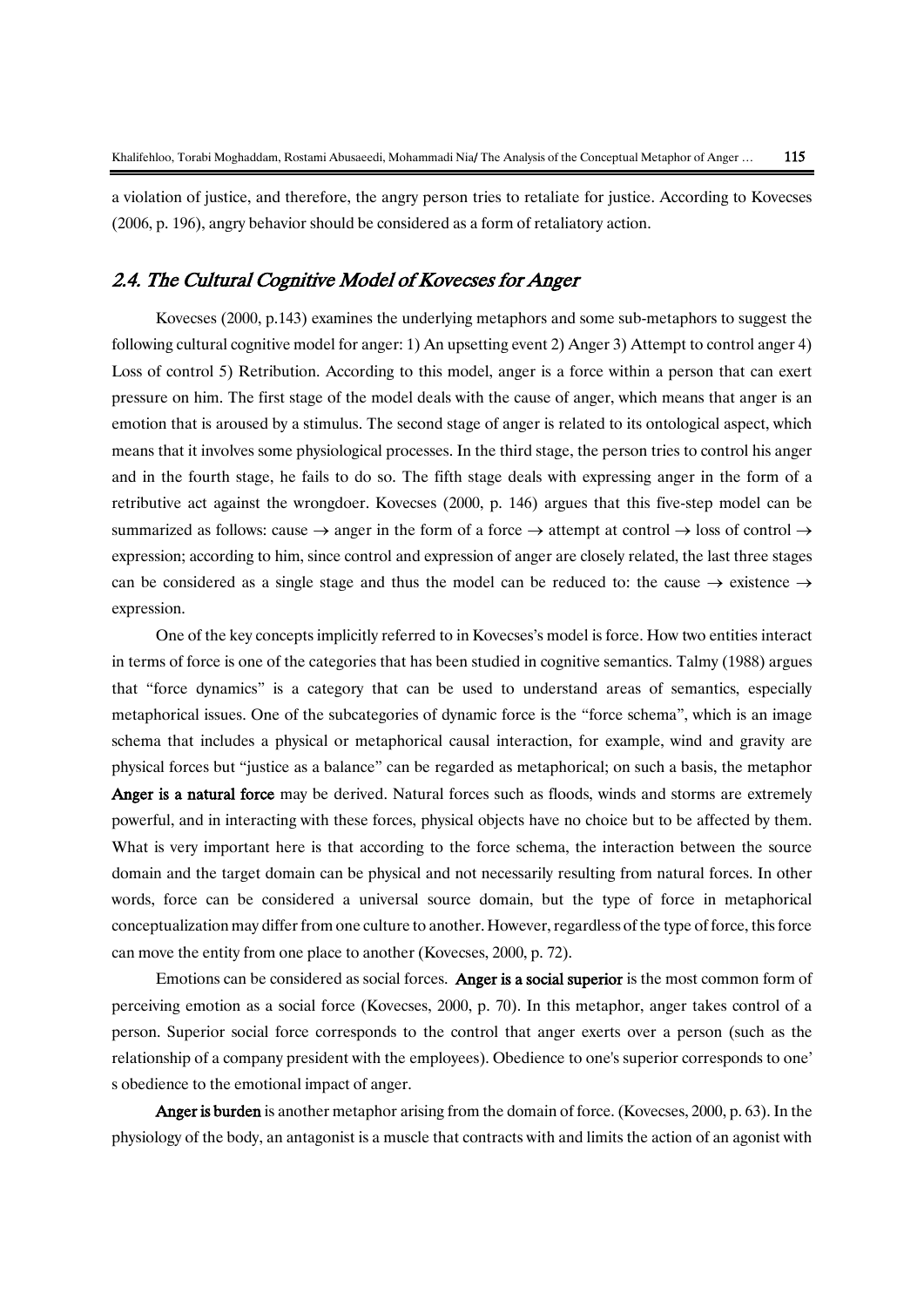which it is paired; agonist is the muscle that is controlled by the action of the antagonist with which it is paired (ibid). In drawing the force schema, burden may be regarded as the source domain, the person who is subjected to anger as the agonist, and the "stress caused by anger" as the antagonist. External pressure exerted on the body corresponds to the stress that anger brings on a person.

#### 2.5. Analysis of the Verses of the Qur'an and Imams' Narrations

In this section, based on the theoretical foundations presented, each of the above-mentioned source domains of anger identified by Kovecses will be separately discussed in the verses of the Holy Qur'an and the hadiths narrated by Imams.

#### 2.5.1. Anger is Heat

As mentioned earlier, Kovecses distinguishes between solids and fluids when it comes to heat. We turn to fluids first, since Kovecses considers it to be more frequent and of greater significance.

#### 2.5.1.1. Anger is (Hot) Fluid in a Container

In many metaphorical expressions, the human body is thought of as a container the contents of which are emotions, and hence Kovecses (2000, p. 37) considers this metaphor "near-universal" because it has a purely embodied basis. It makes sense that when we think of the body as a container for anger, blood can be regarded as the fluid of this container. The existence of sentences such as and "Raitah Yaghli Min Al-Ghazab" (I saw him boiling with anger) in Arabic is indicative of the fact that the conceptualization of anger in the form of a hot fluid is common to this language as well.

The eighth prayer of Sahifa Sajjadieh also contains the same conceptualization:

Oh God, I seek refuge in Thee in the face of greed and the rage of anger

In this prayer, the Arabic word "sawrah" connotes intensity, and when combined with the word "alqazab", it virtually refers to boiled anger. Interestingly, the same phrase is also used in one of Imam Ali's narrations, which will be dealt with under **Anger is a social superior**. In the other verses and narrations that were studied, although anger was repeatedly conceptualized as a fluid inside a container, there is no reference to its temperature (i.e., whether it is hot or cold); In addition, the fluid is not necessarily in an enclosed space (such as a covered pitcher or waterskin), which means that the "metaphorical entailment" of explosion due to heat is ruled out.

In the Islamic teachings, one of the most frequent phrases referring to anger is "Kazm-e-qayz"; "Kazm" literally means to fasten the lid of a waterskin that has been filled with water; this expression is figuratively used to refer to those people who, though subjected to anger, refrain from expressing it (Kiomarthi, 1391, p.34). One can perceive such a reference in verse 134 of Al-Imran in the Holy Qur'an: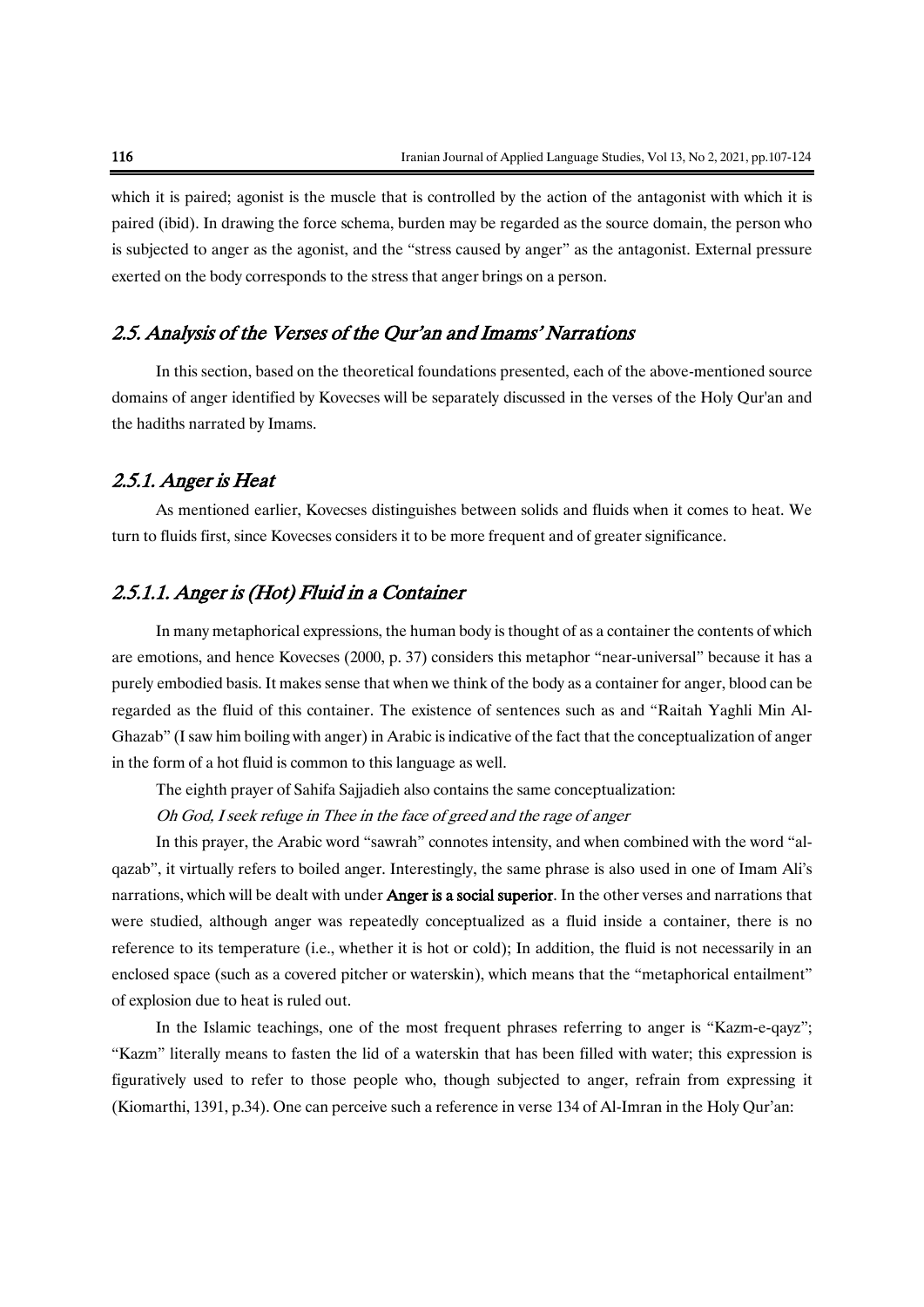Those who spend in ease and in adversity, those who control their wrath and are forgiving toward mankind; Allah loveth the good (Pickthall)

It should be noted that the literal translation of the aforementioned phrase in English would be quite incomprehensible so it is rendered as "those who control/restrain/suppress their anger/wrath" by different translators.

In verse 58 of Surah An-Nahl, in addition to the word "kazm", one physiological effect caused by anger is also mentioned:

And when a daughter is announced to one of them his face becomes black and he is full of wrath (Shakir)

The number of narrations that have used the phrase "kazm-e-qayz" is so large that we mention only a few of them:

The most virtuous drink in the sight of Allah is a sip of anger restrained to gain His pleasure (Kanz al-Ummal, vol. 3, p. 30)

Drinking two sips are among the best ways to approach Allah: a sip of anger patiently restrained and a sip of sorrow forbearingly tolerated (Bahar al-Anwar, vol. 79, p. 138).

In the above haiths narrated by the Prophet (PBUH), it is recommended to swallow(i.e., to restrain) a "sip of anger"; this in itself means that doing such an act is not so simple, and as noted in the cognitive model of Kovecses, , the angry person's desire for retaliation in many cases leads to the expression of anger, that is, the person's attempt to control anger ( the third stage of Kovecses's cognitive model ) fails; this means that the angry person who expresses his anger does not think about the possible consequences. Another hadith from the Prophet (PBUH) refers to the same point: *The most far-sighted people are those who* swallow (i.e., repress) their anger (Man La Yahzar ul Faghih, vol 4, p. 395)

Imam Ali's metaphorical expressions containing anger are very similar to those of the Holy Prophet of Islam: Whoever restrains his anger, his patience will come to perfection (Tasnif Gurar al-Hikam, vol.

1, p. 383).

In many instances, anger is swallowed up (i.e., restrained) by fear of more severe consequences that may follow (Oyun al-Hekam wa al-Mawaiz, p.381).

At the end of this section, two hadiths from Hazrat Sajjad and Hazrat Sadegh (AS) are respectively quoted: No sip is more endeared to me to swallow than a sip of anger, not retaliating against one who has wronged me (Usul al-Kafi, vol. 2, p. 109)

What a good sip is a sip of anger for someone who is patient with it. For the great reward is offered when one faces great calamity, and Allah afflicts the people whom He loves (Usul al-Kafi, Vol. 2, p.110)

#### 2.5.1.2. Anger is Fire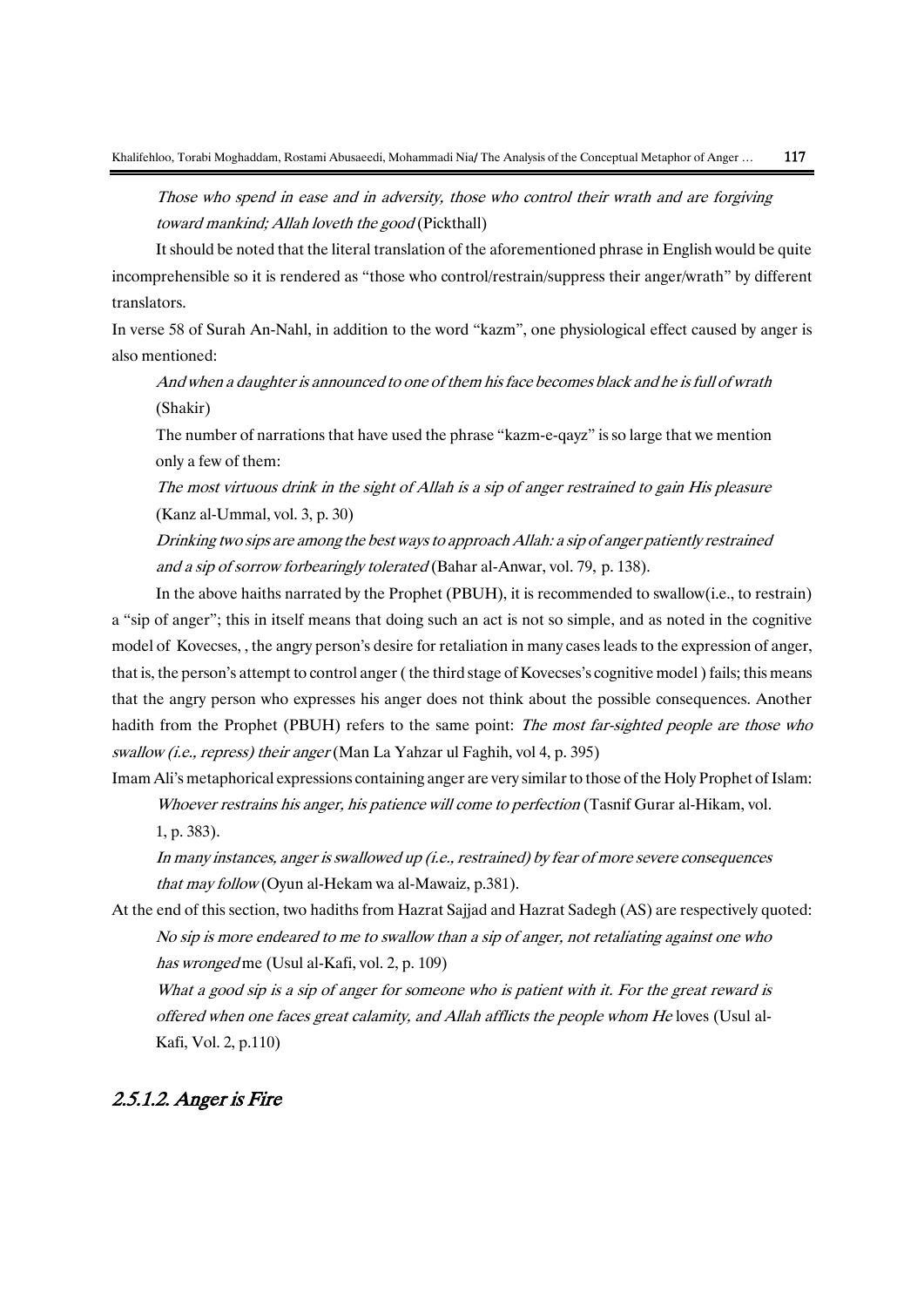As mentioned earlier, applying **Anger is heat** to the fluids leads to the metaphor **Anger is fire**. Kovecses (2000, p.75) shows that this metaphor is very common in Western culture. The above metaphor is abundant in the narrations of the Infallible. The Holy Prophet of Islam says:

Indeed, this anger is the spark lit by Satan in the heart of the offspring of Adam, and when one of you becomes angry, his eyes become red and his veins swell, and Satan penetrates him (Usul al-Kafi, Vol.1, p.304)

In the above hadith, firstly, heart is conceptualized as the organ nourishing anger; secondly, the physiological effects of this emotion are explicitly mentioned. In another hadith, the Holy Prophet offers a solution to restrain anger:

Anger comes from Satan and Satan was created from fire; fire is put out by water, so when you become angry, perform ablution with water (Nahj al-Fasahah, p.286).

In another hadith, in addition to ablution, the Holy Prophet also recommends 'ghusl' (i.e., ceremonial washing as decreed by Islam) as a measure to extinguish the fire of anger:

When one of you gets angry, he should perform ablution and ghusl, since anger is made of fire (Bahar al-Anwar, vol.70, p. 272).

Ali (AS) has also used the source domain of fire in several hadiths to conceptualize anger:

Anger is the fire of hearts (Tasnif Gurar al-Hikam, vol.1, p. 301)

Avoid anger because it is a burning fire (ibid)

The burning of the fire of wrath drives one to doom (Oyun al-Hekam wa al-Mawaiz, vol. 1, p.310)

Reflecting on the literal meaning of the words used in these hadiths would reveal more metaphorical subtleties. The simultaneous use of several conceptual metaphors is especially evident in another hadith of this noble man:

Anger is a blazing fire. Whoever swallows (i.e., restrains) his anger, extinguishes this fire, and whoever lets the fire of anger rage, before everyone else, he himself burns in that fire (Mostadrak al-Wasael, vol.12, p. 11)

In the above hadith, there are three conceptual metaphors, namely, the target domain of anger is conceptualized through the source domains of "fire", "fluid in the container" and "captive animal", respectively. In addition, the Arabic compound "etfa-ha" contains metaphorical entailment, that is, extinguishing fire requires the use of water. Another subtlety contained in this hadith is that it refers to the fourth stage of Kovecses's model (the angry person is exposed to harm). In another hadith of the first Imam, the aforementioned metaphorical entailment itself contains the metaphor "patience is water":

Patience puts out the fire of anger while fury ignites its burning (Tasnif Gurar al-Hikam, vol.2, p.123) Given the common metaphor "Destructive violence is fire" (Ritchie, 2013, p. 72), anger can be equated with destructive fire.

#### 2.5.2. Anger is Madness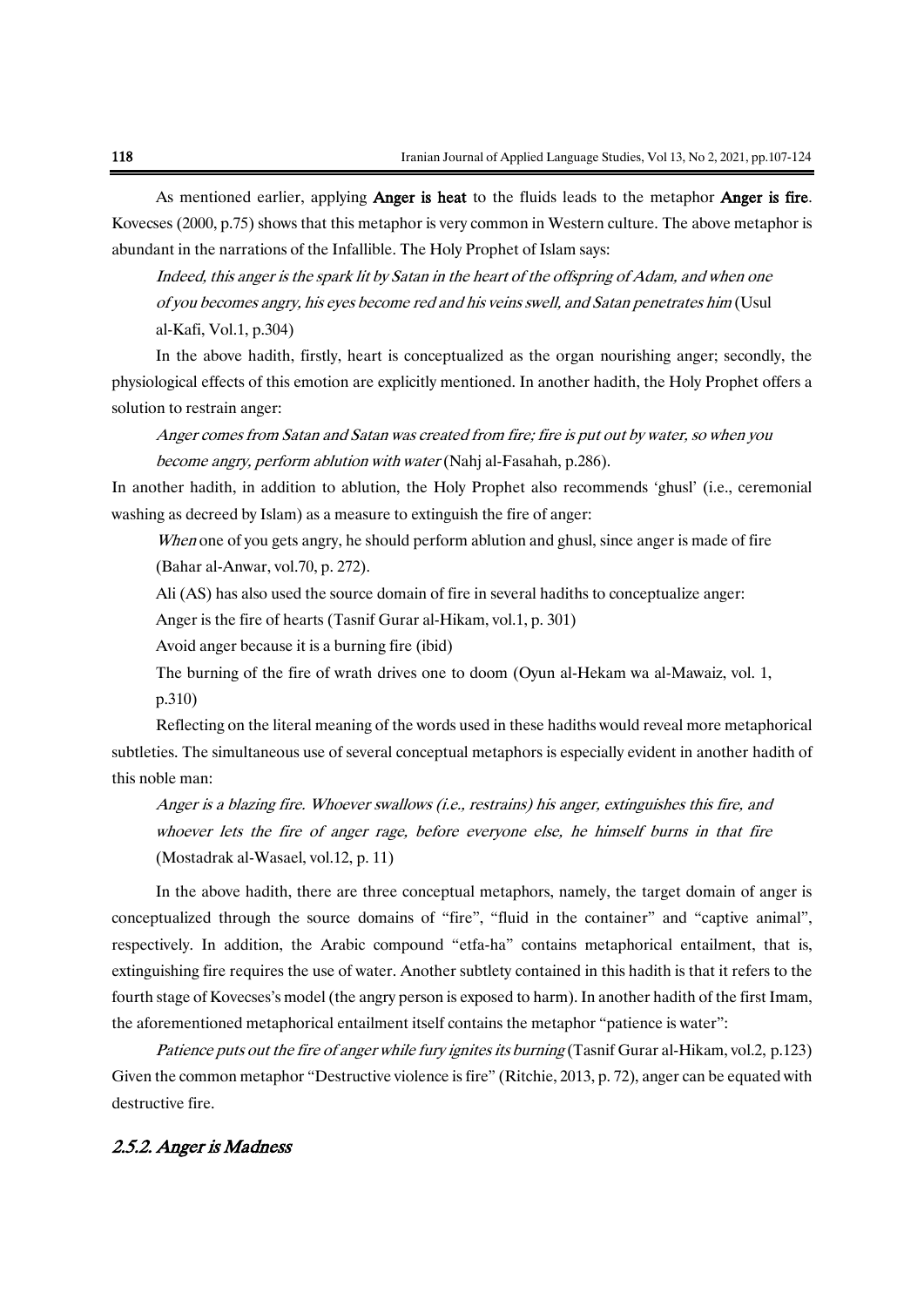If anger exceeds a certain limit, it causes a disturbance in rational behavior. In popular culture, the expression "instantaneous madness" is often used to describe transient intense anger that is accompanied by aggressive behavior. In a narration of Imam Ali it is reported:

The intensity of anger transforms human logic, cuts off the root of reason and argument, and shatters understanding (Bahar al-Anwar, vol.71, p.428)

In a hadith from Hazrat Sadegh (AS), a similar theme is stated:

One who cannot control his anger cannot control his mind (Usul al-Kafi, vol.20, p.503).

In other hadiths of Ali (AS), anger is regarded as the abyss of ignorance which will have no consequence except remorse and regret:

Prolonged reflection is the acme of wisdom and irascibility is the abyss of stupidity (Bahar al-Anwar, vol.1, p.160)

Avoid anger since it begins with insanity and ends with regret (Tasnif Gurar al-Hikam, vol.1, p.165)

Anger is a kind of insanity because the victim to it regrets it afterwards. If he does not regret, his insanity is confirmed (Nahj al-Balagha, Wisdom 255)

When anger disrupts man's intellect, he will not have the power to recognize boundaries and limits, and he may even hurt or insult himself, and therefore one should try to control one's anger.

#### 2.5.3. Anger is a Dangerous/Captive Animal

Kovecses (2000, p. 21; 1989, p. 62) uses both the adjectives "captive" and "dangerous" to modify the source domain "animal"; this means that anger is a captive animal that would be dangerous to release. Some of the narrations containing this metaphor were mentioned in the previous sections, and therefore they are not referred to again. Four hadiths from Ali (AS) run as follows:

Anger is the quadruped of stupidity (Tasnif Gurar alHikam, vol.1, p.47)

One who fails to set a bridle on his anger has hastened his own death (Mostadrak al-Wasael, vol.12, p.13)

Whoever rides the anger horse will regret it (Tasnif Gurar al-Hikam, vol.1, p.574)

Blessed is one who restrains his wrath and does not release it, one who disobeys the command

of sensuality, thereby not bringing ruin down upon himself (Majma al-Bahrein, vol.6, p.154)

According to the Prophet Muhammad (PBUH), Satan has said:

Anger is my hunting tool and snare through which I prevent good people from entering heaven (Jame al-Akhbar, p.156)

Meditation on Satan's speech shows that an angry person is like an animal that Satan is trying to hunt and Satan uses anger as the hunting tool; In other words, the person who controls his anger has freed himself from falling into the trap of the Devil.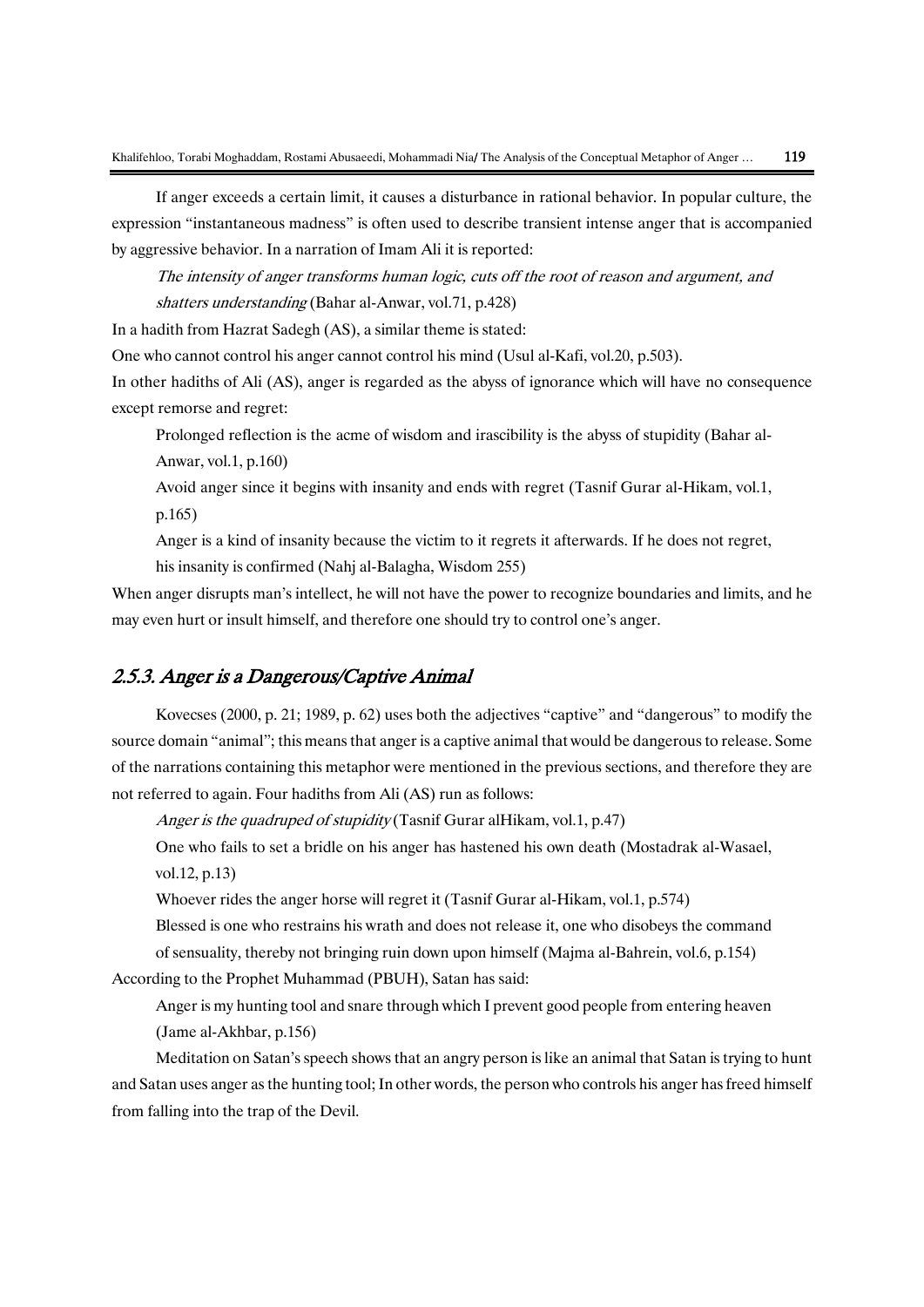#### 2.5.4. Anger is Social Superior

The conceptualization of anger in the form of an individual with a higher social status is surprisingly frequent in Imam Ali's narrations, so only a limited number of these hadiths are presented below. Also in the Holy Qur'an, in verse 38 of Surah Muhammad, this conceptualization is illustrated in the form of obedience to the cause of anger:

That is because they follow what is displeasing to Allah and are averse to His pleasure, therefore He has made null their deeds (Shakir)

In addition to anger, the source domain of "social superior" is used for other emotions such as fear, love, and pride (Kovecses, 2000, p. 37). All the following hadiths are narrated by Ali (AS):

Obedience to anger causes suffering and disappointment (Mostadrak al-Wasael, vol.12, p.13) Whoever obeys his wrath hastens his ruin (Oyun al-Hekam wa al-Mawa'iz, vol. 1, p. 448) Anger is wickedness; if you obey it, it will bring about your ruin (Tasnif Gurar al-Hikam, vol.1, p.614) Grief and anger are two commanders that are experienced after something happens against your will; if one who is your superior causes you to suffer something unpleasant, it will make you sad but if one who is your subordinate is the cause of that unpleasant event, it will make you angry (Nahj al-Balagha, p.322)

Obedience to anger will lead to regret and rebellion (Oyun al-Hekam wa al-Mawaiz, vol.1, p.317) There are three things that cause the destruction of man: obedience to women, obedience to anger, and obedience to lust (Tasnif Gurar al-Hikam, vol.1, p.408)

Indeed, if you obey the rage of anger, it will bring about your utter ruin (Mizan al-Hekmah, Vol.8, Vol.8, p.443).

As mentioned before, in the last hadith, due to the use of the compound "Surah Al-Ghazab", anger is simultaneously conceptualized in the form of a boiling fluid.

#### 2.5.5. Anger is Force

Kovecses (2000, p. 37) considers force, whether natural or physical, as the source domain used in the conceptualization of most emotions. In conceptualizing anger as a natural force (such as floods, storms, tornadoes, etc.), this emotion is depicted as a destructive force. In Arabic, the conceptualization of anger as a natural force is common. Interestingly enough, the metaphorical expressions of the Qur'an and of hadiths are mostly based on the source domain of physical force. Since this force is mainly negative and destructive, such verses and narrations mainly deal with the unfortunate consequences of anger. It should be noted that some of these hadiths, due to overlap, are mentioned under the source domains of "madness", "captive animal" and "opponent", and therefore we refrain from mentioning them again. In addition, due to the wide range of meanings of this source domain, the number of narrations that contain the metaphor of **Anger is** force is so frequent that it is only possible to mention a limited number of them.

In the Holy Qur'an, Allah's wrath is the cause of the destruction of the rebels: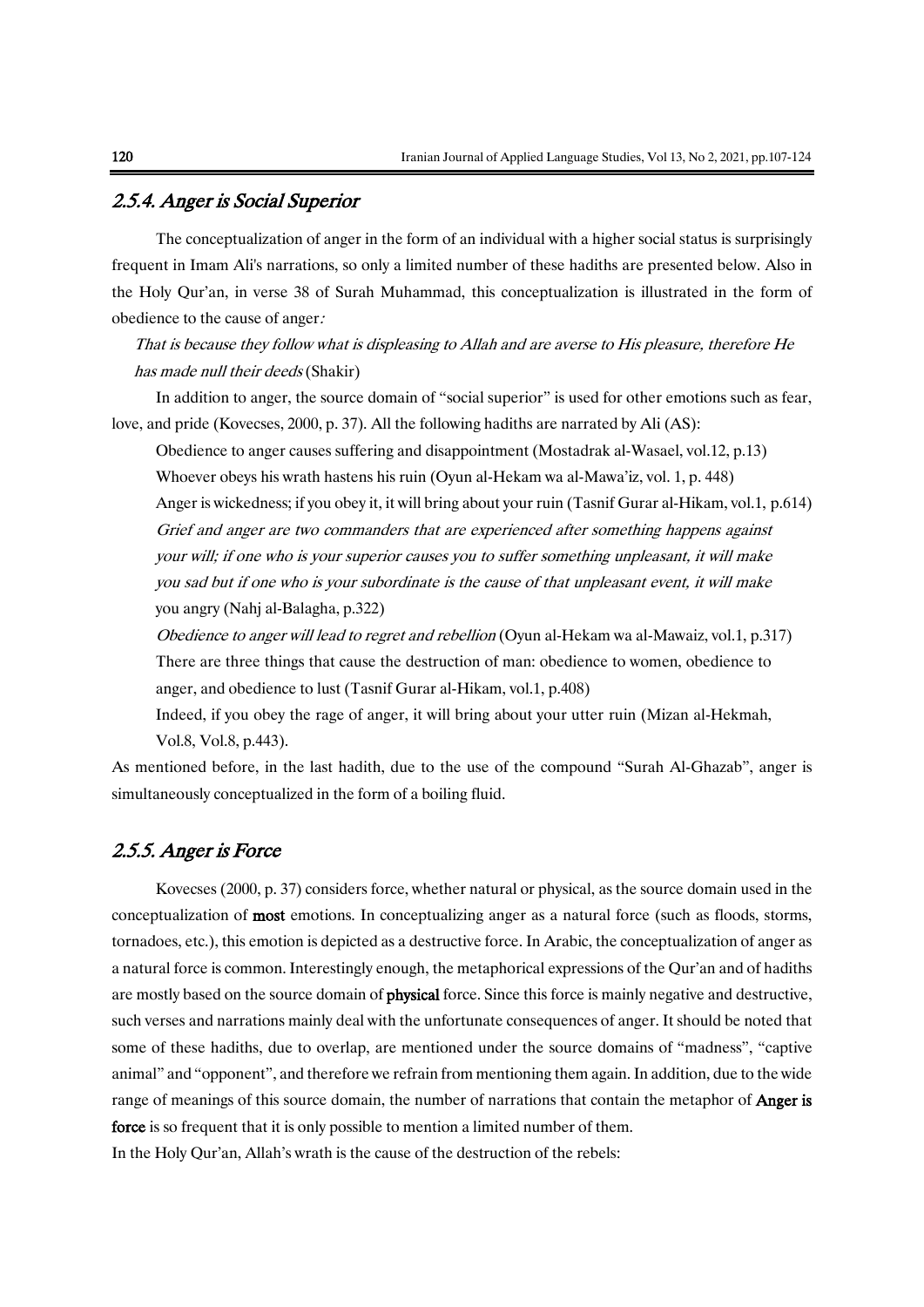...those on whom descends My wrath do perish indeed! (Yusuf Ali, Surah Taha, verse 81) In the following hadiths, anger is conceptualized by the Prophet (PBUH) as a force that is corrupting, that is, it destroys faith, makes a person depressed, and gathers all evils:

Do not get angry because anger is destructive (Kanz al-Ummal, vol.3, p.521).

Anger spoils faith in the same way as vinegar spoils honey (Usul al-Kafi, vol.5, p.198)

One who frequently gets angry will suffer depression (Usul al-Kafi, vol.2, p.303)

Indeed, Satan enters in the human body; whenever Allah casts him out of one door, he enters

through another door and finally he uses man's anger as a tool to bring down ruin upon him (Usul al-Kafi, Vol.1, p.152)

Anger gathers all evils (Sunan al-Kubra, vol. 10, p. 105)

Ali (PBUH) also considers anger to be the cause of corruption of the intellect, inciting latent grudges, harming oneself and exposing one's faults, as well as causing death:

Anger corrupts minds and leads man astray (Mostadrak al-Wasael, vol.12, p.11)

Anger arouses latent resentments (Tasnif Gurar al-Hikam, vol. 1, p. 125)

Anger harms the angry person and exposes his flaws (Usul al-Kafi, vol.7, p.19)

Anger leads to destruction (Tasnif Gurar al-Hikam, vol. 1, p. 479)

Man's anger and bitterness bring down ruin upon him (Bahar al-Anwar, vol.3, p.96)

#### 2.5.6. Anger is a Burden

In the conceptualization of this metaphor, anger is thought of as a heavy burden placed on the angry person. Lifting this heavy burden is like getting rid of anger. This metaphor also appears in Persian, for example, the widely used term"waz'-e-haml" which is used to refer to childbirth, literally means "to lay a load on the ground". The existence of sentences such as "Man aza 'qazabahu ata' adabahu" (whoever puts his anger on the ground has followed his etiquette) indicates the existence of this metaphorical conceptualization in the Arabic language. However, this metaphor was not found in any of the narrations studied. Although it seems that the conceptualization of anger through using the source domain of "burden" has a low frequency even in modern Arabic, verse 71 of Surah A'raf makes use of this conceptualization as beautifully as possible:

He said: Terror and wrath from your Lord have already fallen on you (Pickthall)

#### 2.5.7. Anger is an Opponent in a Fight

The concept of anger as an adversary or opponent is also abundant in Islamic narrations. The following are two hadiths from the Prophet (PBUH); in the first one, anger is considered equal to the conflict with Allah, and in the second one, in addition to the above-mentioned conceptualization, the physiological effects of this emotion are also mentioned:

Never get angry, for it means fighting with your Lord (Bahar al-Anwar. vol.75, p.200)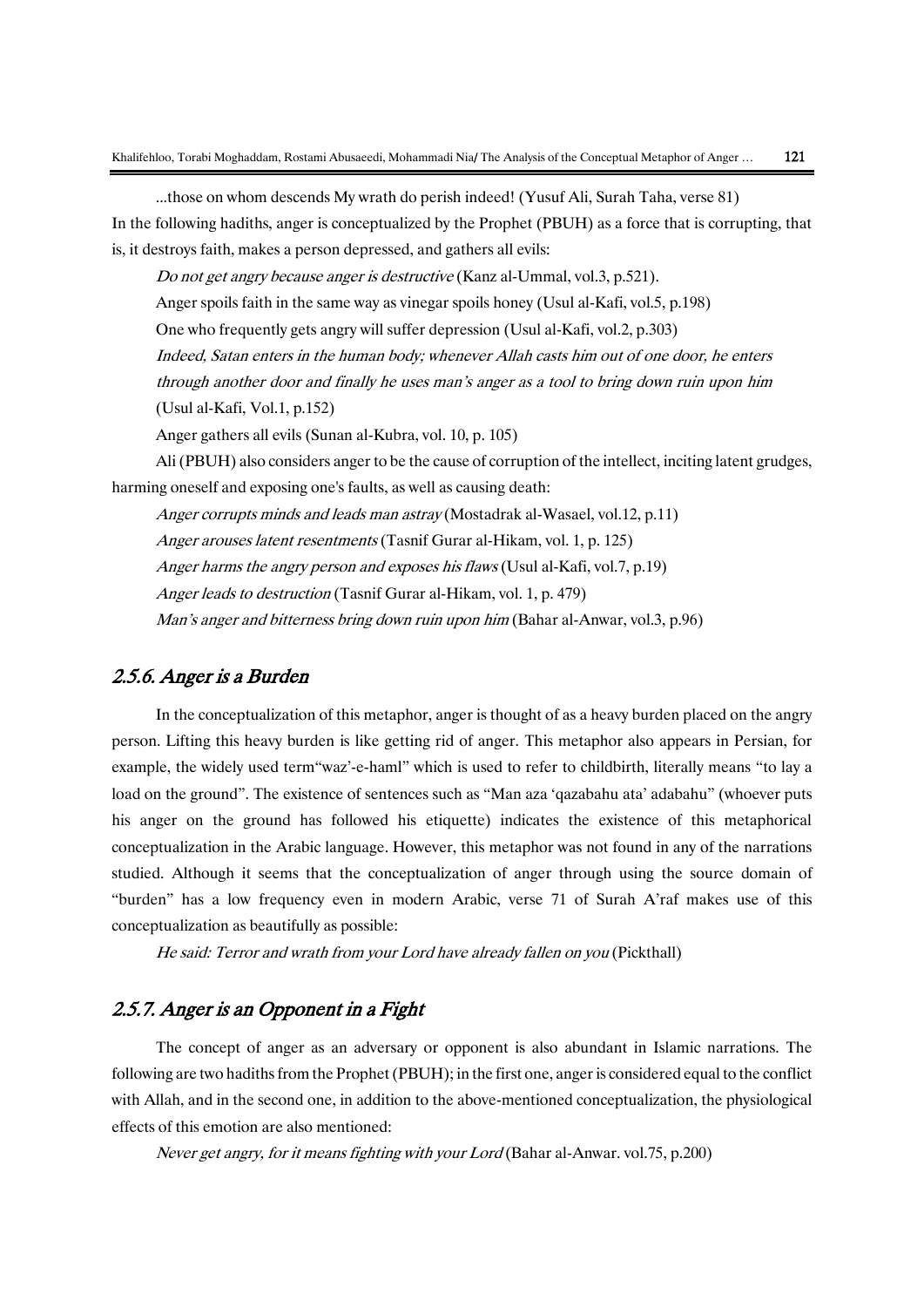The utmost courage is when a person gets angry and his anger intensifies and his face turns red and his hair trembles but he manages to overcome his anger (Nahj al-Fasahah, p.549)

The conceptualization of anger in the form of an enemy or adversary is seen in many hadiths of Imam Ali; some of them run as follows:

One who overcomes his anger will be victorious over Satan (Tasnif Gurar al-Hikam, vol.1, p. 247)

Keep off anger because it is one large army from Satan's armies (Nahj al-Balagha, Letter 69) Man's worst enemy is his anger and lust (Tasnif Gurar al-Hikam, vol.1, p. 302) Fighting anger through patience is a sign of greatness (Tasnif Gurar al-Hikam, vol. 1, p. 223) Fight your lust and overcome your anger (Tasnif Gurar al-Hikam, vol.1, p. 242)

Imam Ja'far Sadegh (AS) in the famous hadith "Soldiers of Wisdom and Ignorance"- which we are excused from mentioning due to its length - while comparing wisdom and ignorance to the leaders of the two opposing divisions, regards anger as the opposite of mercy and a soldier of the armies of ignorance (Usul al-Kafi,vol.1, p.20).

#### 3. Conclusion

Examining the verses of the Qur'an and the narrations of the Infallible (AS) in expressing the emotion of anger shows that metaphor, as a theological tool that belongs to the realm of the human mind, has played a pivotal role in concretizing this emotion. The study of the mentioned verses and hadiths from the perspective of the seven source domains of anger identified by Kovecses on the basis of the cultural cognitive model shows that all these domains are also used to conceptualize anger either in the Holy Qur'an or in the narrations. Of the seven domains mentioned, the source domain "burden" seems to have a lower frequency.

The metaphor **Anger is heat** is also conceptualized more in the form of **Anger is fire**. In Qur'anic and narrative metaphorical expressions, although anger is also conceptualized as a fluid in a container, there is no indication that the fluid is hot or cold. In addition, the fluid is not necessarily in a closed container, but the container seems to be open; what is desirable in Islam is that one manages to close the lid/cap of the container. In addition, another difference that can be seen in the conceptualization of anger as a fluid in a container is that in the hadiths of the Infallible, anger is a liquid that can be drunk and anyone who can drink it deserves praise. Though in its verbal conceptualization some expressions refer to the sweet taste, it is quite clear that sweetnessrefers to the sweet consequence of controlling anger and not to the act of drinking itself; In other words, drinking this liquid is a difficult task that not everyone can manage to do. Since the above metaphor is one of the subsets of the container metonymy, it can be inferred that in Islamic conceptualizations, a virtuous person is expected to keep the fluid of anger in the container of his being and prevent it from flowing out. In doing so, he has succeeded in doing a difficult but laudable act.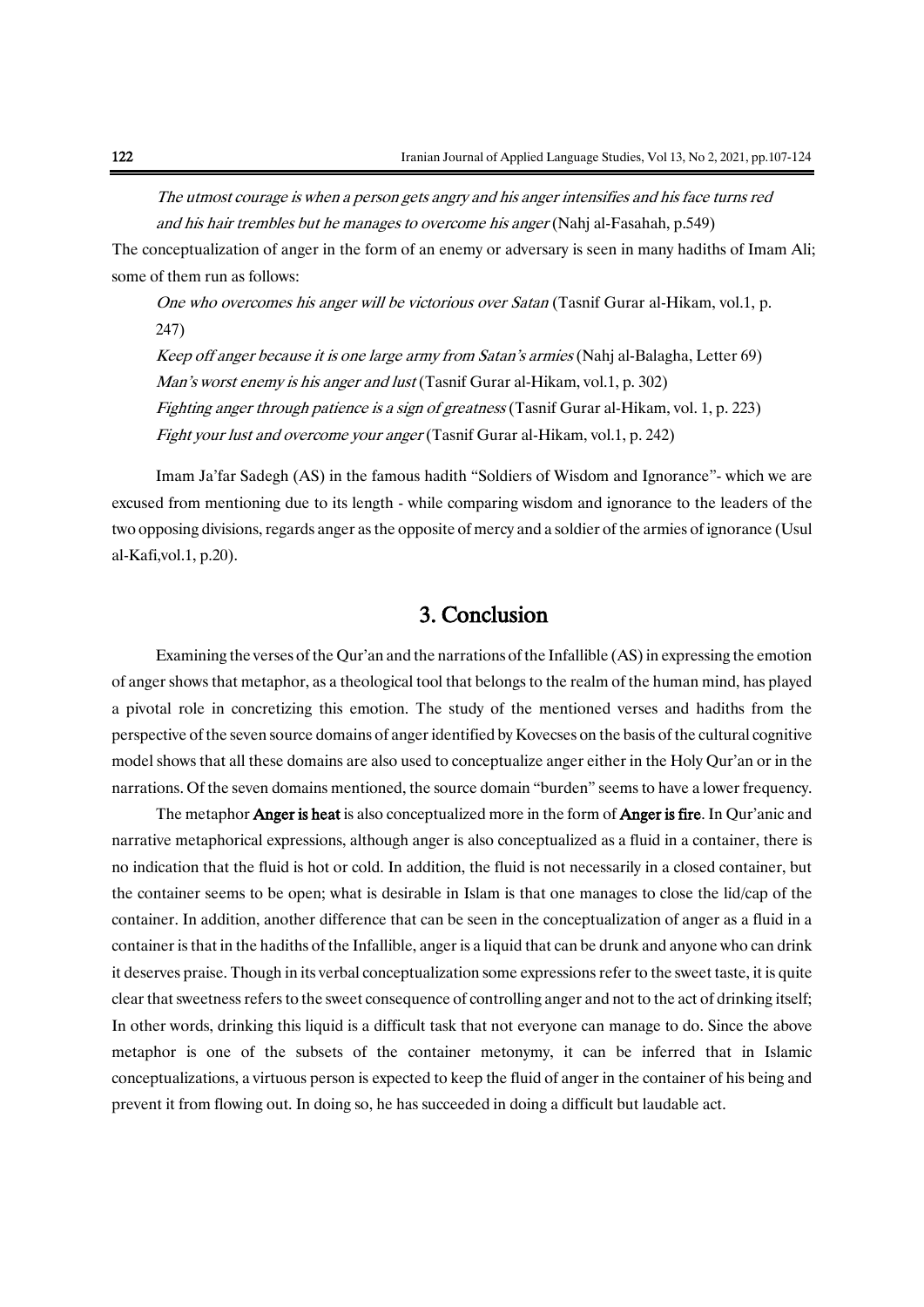The metaphor **Anger is burden** is seen in the conceptualization of only one verse of the Our'an and seems to have a low frequency in the Arabic language as a whole. Just as it is not surprising that there are similarities in the conceptualization of different emotions due to the common mental mechanism in their processing among human beings, the existence of differences in the metaphorical expression of emotions should not be surprising because as the non-verbal expression of anger varies from person to person in each culture, expressing anger verbally can also be quite influenced by the specific culture of the speakers of a language.

Examining the verses and narrations containing the target domain of anger and comparing and contrasting them with the source domains identified by Kovecses (which is based on the cultural model of anger and the physiological effects of this emotion) shows that there is a systematic conceptual motivation underlying the structure of metaphorical expressions used in these verses and hadiths, and this means that their structure is one based on scientific theoretical foundations.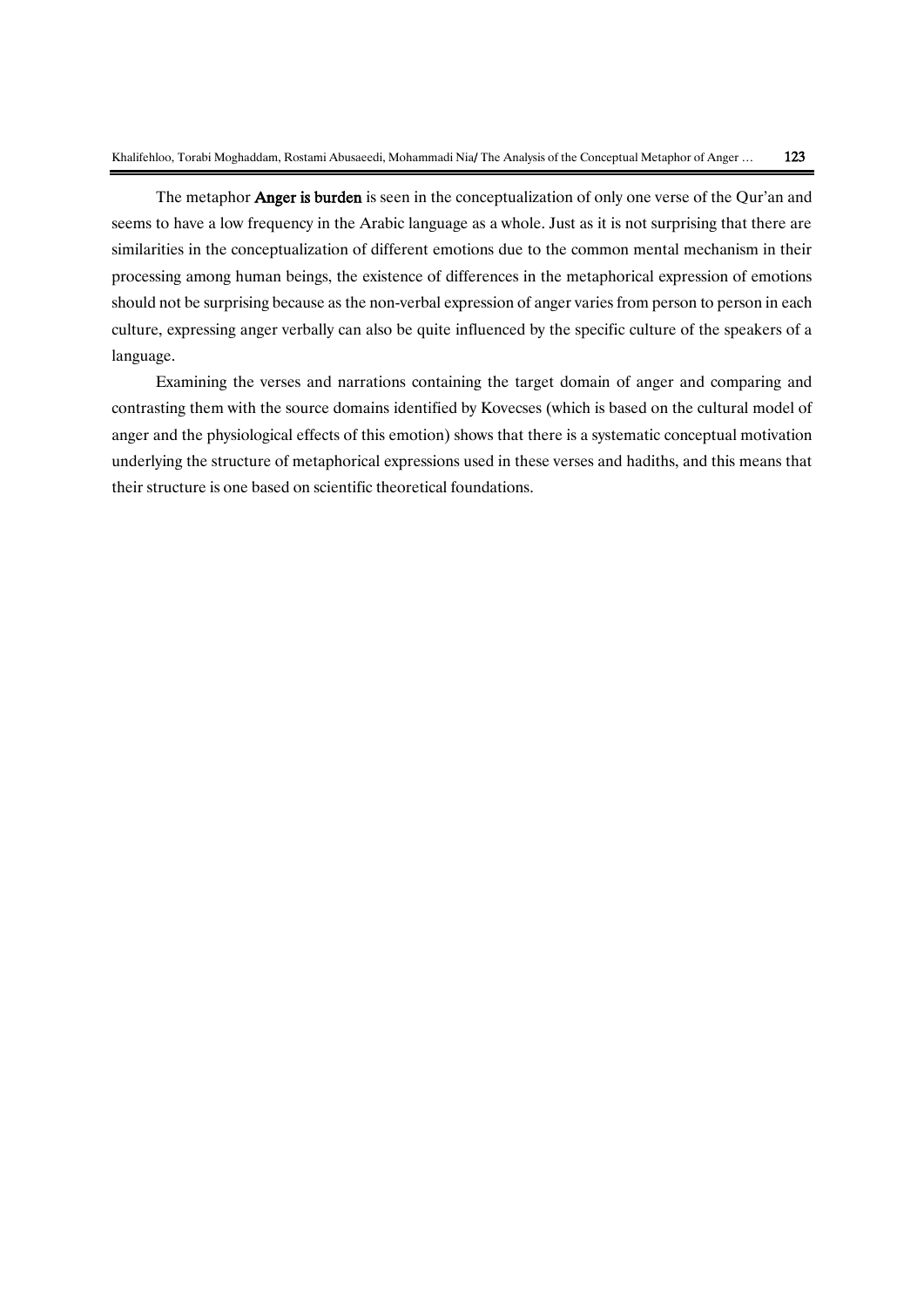### References

The Holy Qur'an

- Ali ibn Abed-al-Malik al-Hindi (1403 AH).Kanz al-Ummal. Altorath al-Islami Printing House.
- Ali ibn al-Hossein, (1376 AHS). Sahifa Sajjadieh. Alhadi Publication.
- Beyhaghi, A., (1344 AH). Sunan al-Kubra. Dar ul Kotob Elmiyah.
- Elsharif, A., & Al-abed al-haq, F. (2008). <sup>A</sup> Comparative study of some metaphorical conceptualizations of happiness and anger in English and Arabic.www.researchgate.net.
- Esnova, O. (2009). Anger metaphors in the English language. Journal of Cognition, 45, 82-111.
- Gibbs, R. (1994). The poetics of mind. Cambridge University Press.
- Hoffman, R., & Kemper, S. (1987). What could research time studies be telling us about metaphor comprehension? .Metaphor and Symbolic Activity, 2(3), 149-186.
- Ibn Babawayh., M. (1363 AHS). Man La Yahzar ul Faghih. Entesharat Islami.
- King, B. (1989). The principles of psychology. Routledge.
- Kiomarthi, M. R. (1391 AHS). Mahar-e-Khashm. Dar ul Hadith.
- Koleini, M. (1393 AHS). Usul al-Kafi. Dar ul Hadith.
- Kovecses, Z. (1989). Emotion concepts. Springer-Verlag.
- Kovecses, Z. (2000). Metaphor and emotion. Cambridge University Press.
- Kovecses, Z. (2006). Metaphor in culture: Universality and variation. Cambridge University Press.
- Lakoff, G. (1993). The contemporary Theory of metaphor. In A. Ortony (Ed.), Metaphor and thought (pp.202-251). Cambridge University Press.
- Lakoff, G., & Johnson, M. (1980). Metaphors we live by. University of Chicago Press.
- Lakoff, G., & Kovecses, Z. (1987). The cognitive model of anger inherent in American English. In D. Holland and N. Quinn (Eds.), Cultural models in language and thought, (pp. 195-224). Cambridge University Press.
- Leithi Waseti, M. (1376 AHS). Oyun al-Hekam wa al-Mawaiz. Dar ul Hadith.
- Majlesi, M.B. (1403 AH).Bahar al-Anwar. Moasseh Alwafa.
- Matsuki, K. (1995). Metaphors of anger in Japanese. In J. Taylor & R. Maclaury (Eds.), Language and the cognitive construal of the world (pp. 137-151). Mouton de Gruyter.
- Mogim Islam, M. (1395 AHS). Hamsardari ba Gav-e-Banafsh. Sisad-o-Shast Darajeh.
- Mousavi Khomeini, R. (1388 AHS). Sharh-e-Hadith-e-Jonoud-e-Aghl wa Jahl. Imam Khomeini Publishing House.
- Nouri Tabresi, H. (1369 AHS). Mostadrak al-Wasael. Moasseseh Al al-Beyt.
- Payandeh, A. (1371 AHS). Nahj al-Fasahah. Javidan Publication.
- Pickthall, M. (1990). The glorious Qur'an: Text and explanatory translation. Salehi Publications.
- Ritchie, D. (2013). Metaphor. Cambridge University Press.
- Sassani, F. & Malekian, M. (2014). Mafhoumsazi-e-Khashm dar Zaban-e-Farsi. Pazhouheshhay-e-Zabanshenasi, 11, 40-57.
- Shabani, M., Malmir, A., & Salehizadeh, S. (2019). A contrastive analysis of Persian and English compliment, request, and invitation patterns within the semantic metalanguage framework. Journal of Language and Translation, 9(4), 17-34.
- Shakir, M. H. (1990). Holy Qur'an. Foundation of Islamic Cultural Propagation in the World.
- Sharif al-Razi, M. (1387 AHS). Nahj al-Balagha. Alhadi.
- Shuayri, M. (n.d.). Jame al-Akhbar. Almatba' Alheydariyah.
- Slingerland, E. (2004). Conceptions of the Self in the Zhuangzi: Conceptual metaphor analysis and comparative thought. Philosophy East and West, <sup>54</sup>, 322-342.
- Sorahi, M., & Amouzadeh, M. (2013). Moghayeseye Est'arehaye Khashm dar Zabane Farsi wa Englisi, Zabanshenasiye Tatbighi, 3(6), 39-60. Talmy, L. (1988). Force dynamics in language and cognition. Cognitive Science, 12, 49-100.